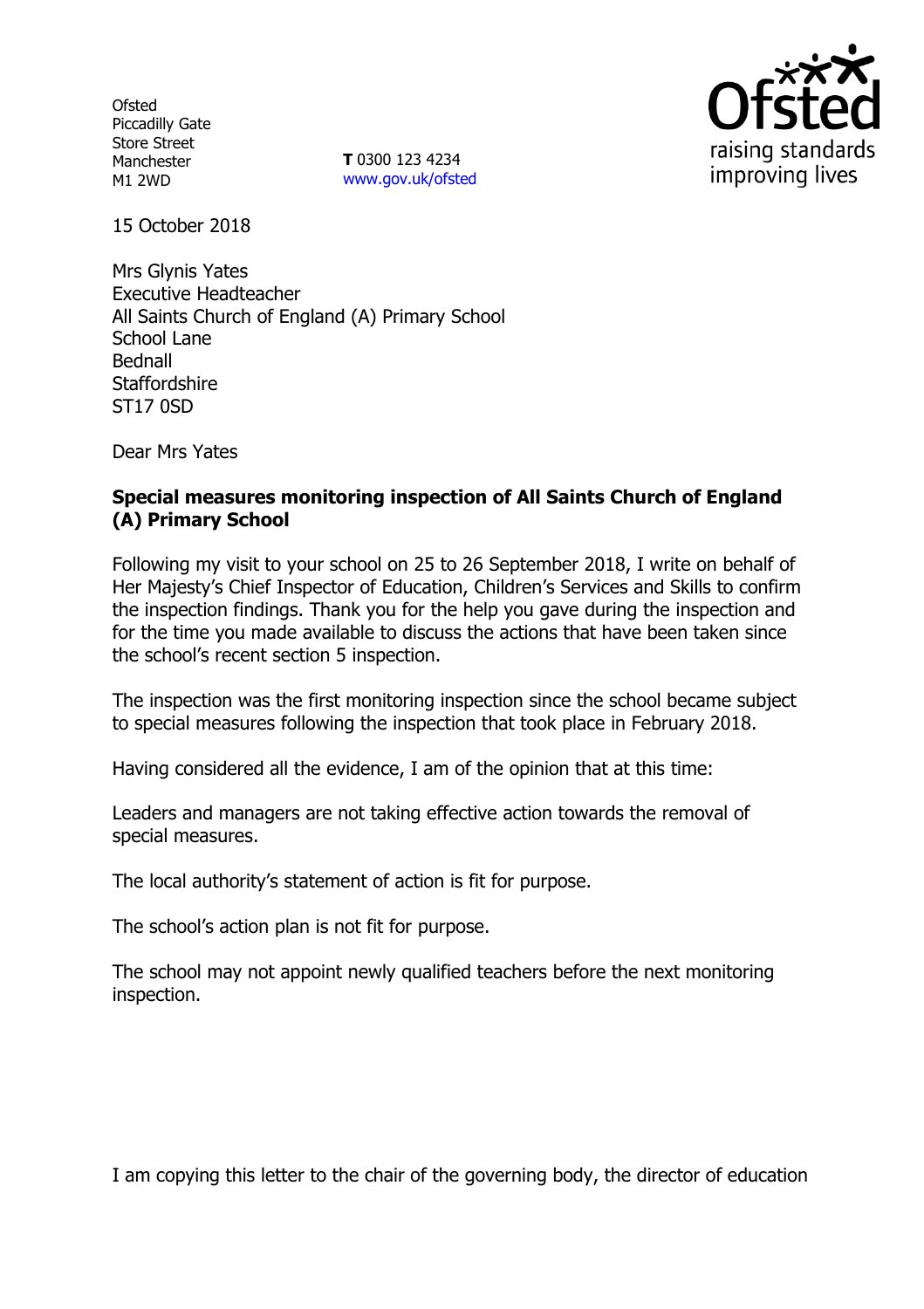

for the Diocese of Lichfield, the regional schools commissioner and the director of children's services for Staffordshire. This letter will be published on the Ofsted website.

Yours sincerely

Sandra Hayes

**Her Majesty's Inspector**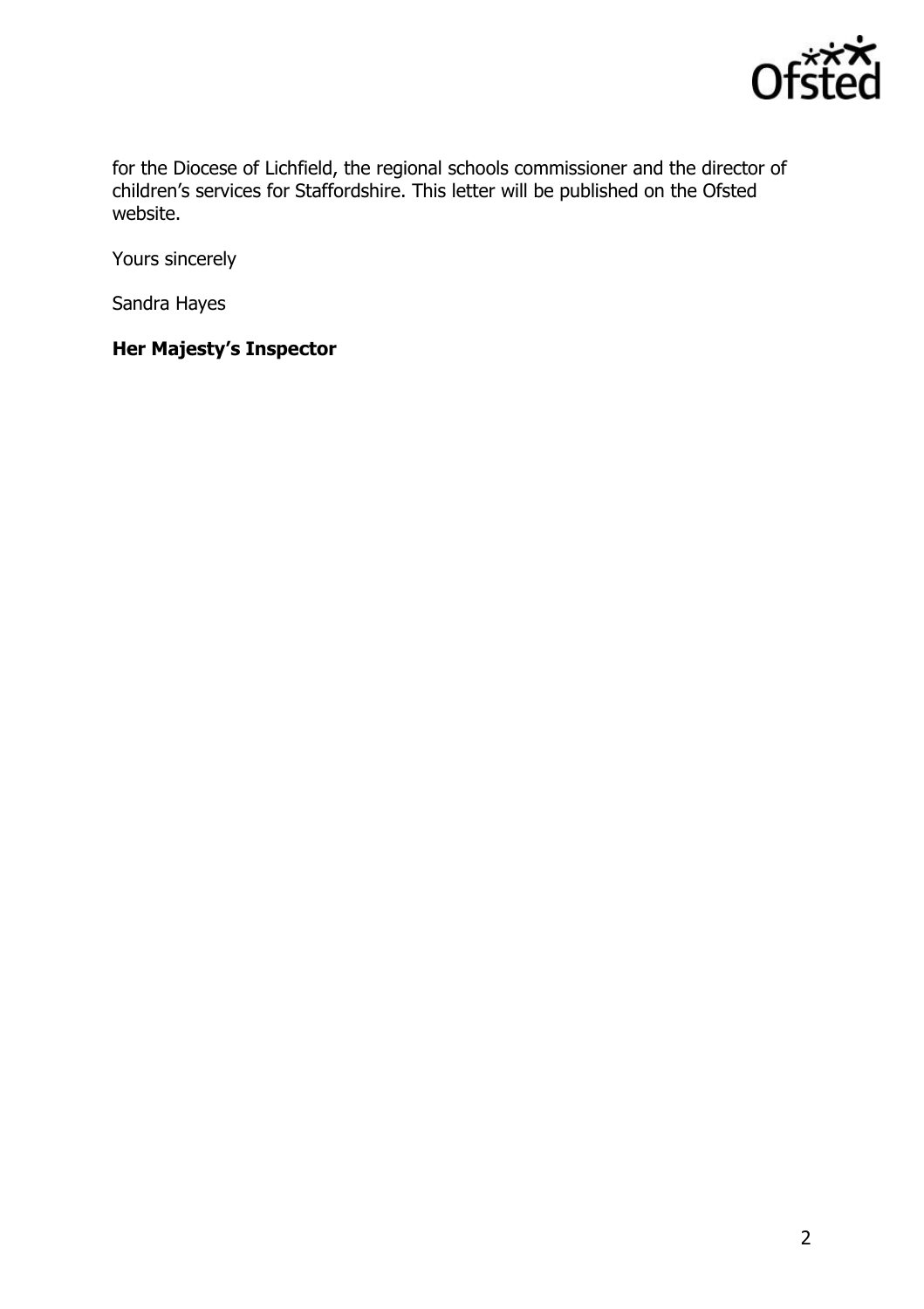

### **Annex**

## **The areas for improvement identified during the inspection that took place in February 2018**

What does the school need to do to improve further?

- Improve the quality of leadership and management by:
	- making sure systems for recording and monitoring safeguarding concerns enable staff to share information about pupils in a consistent and timely manner
	- ensuring that robust systems are in place to inform leaders' evaluation of the school's performance
	- rigorously evaluating the quality of teaching and learning to check that it meets the needs and abilities of all pupils
	- regularly checking the progress pupils are making from their starting points
	- using the newly introduced assessment system to identify where pupils are not doing as well as they should and developing provision to help them to catch up quickly
	- providing a curriculum that enables pupils to develop their knowledge, skills and understanding across a range of subjects
	- governors holding leaders rigorously to account for pupils' progress and the quality of education
	- governors seeking ways to provide the headteacher with additional leadership capacity to help her to secure improvements.
- **IMPROVE THE QUALITY OF TEACHT AND IMAGES IN A LIGAN IN A LIGAN IN A LIGAN IN STARK AND THE INCOLLET IN A LIGAN IN THE ENGINEER** pupils make good progress by:
	- ensuring that teachers receive accurate feedback on their practice in order to improve their teaching
	- raising teachers' expectations of the progress pupils can make and the standards they should achieve
	- making sure teachers plan learning activities that meet the needs of pupils with different abilities and aptitudes in mixed-age classes
	- equipping teachers with the skills necessary to assess pupils' learning accurately
	- assessing pupils' learning in lessons in order to modify teaching to meet pupils' needs, to improve their work and so that errors are not repeated
	- questioning pupils to deepen their understanding of what they are learning
	- developing pupils' reading, writing and mathematics skills across a range of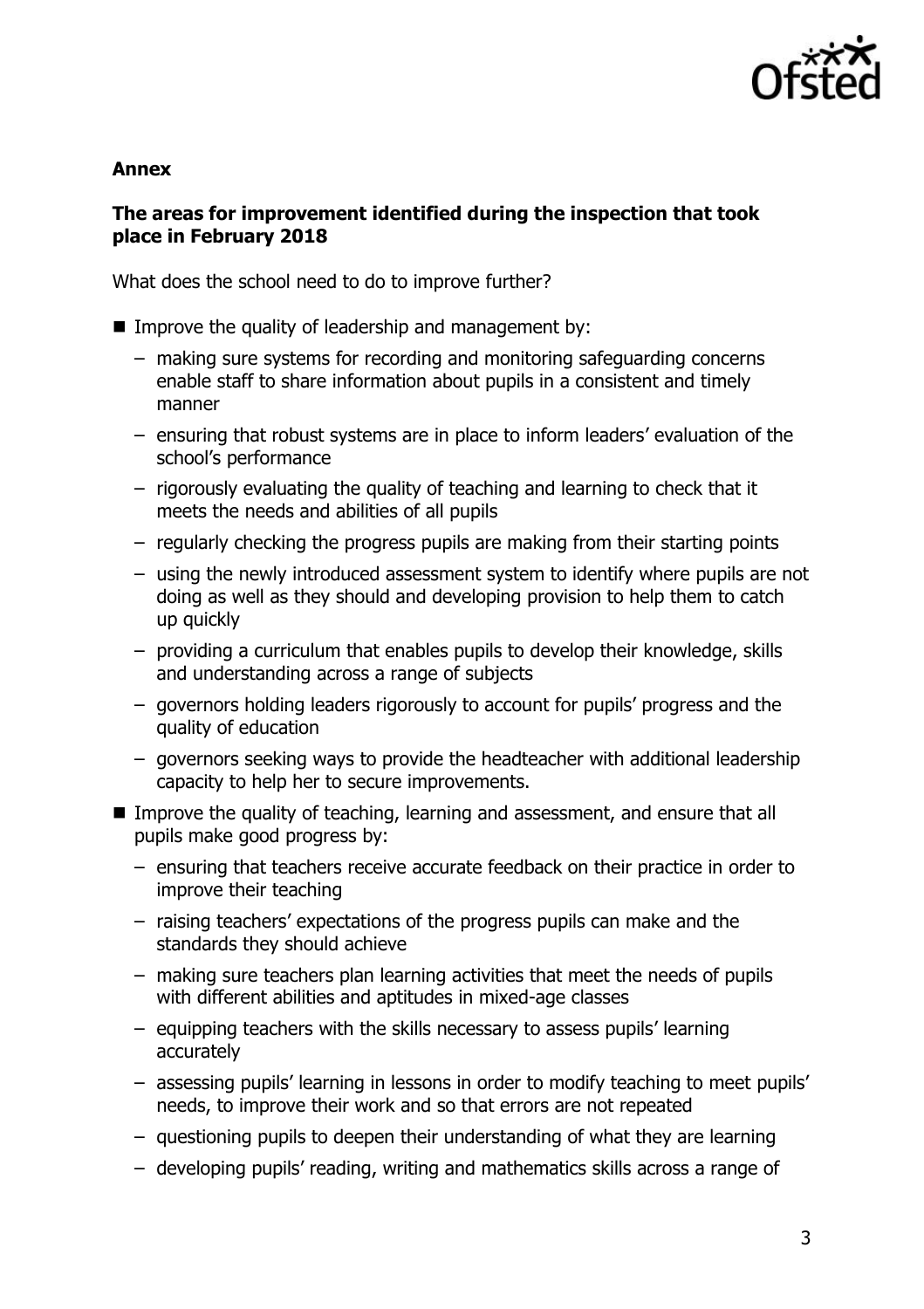

subjects

- ensuring that lower ability pupils are given sufficient opportunities to work on their own and develop their independence
- ensuring that the most able pupils are sufficiently challenged and achieve the high standards of which they are capable.

An external review of governance should be undertaken in order to assess how this aspect of leadership and management may be improved.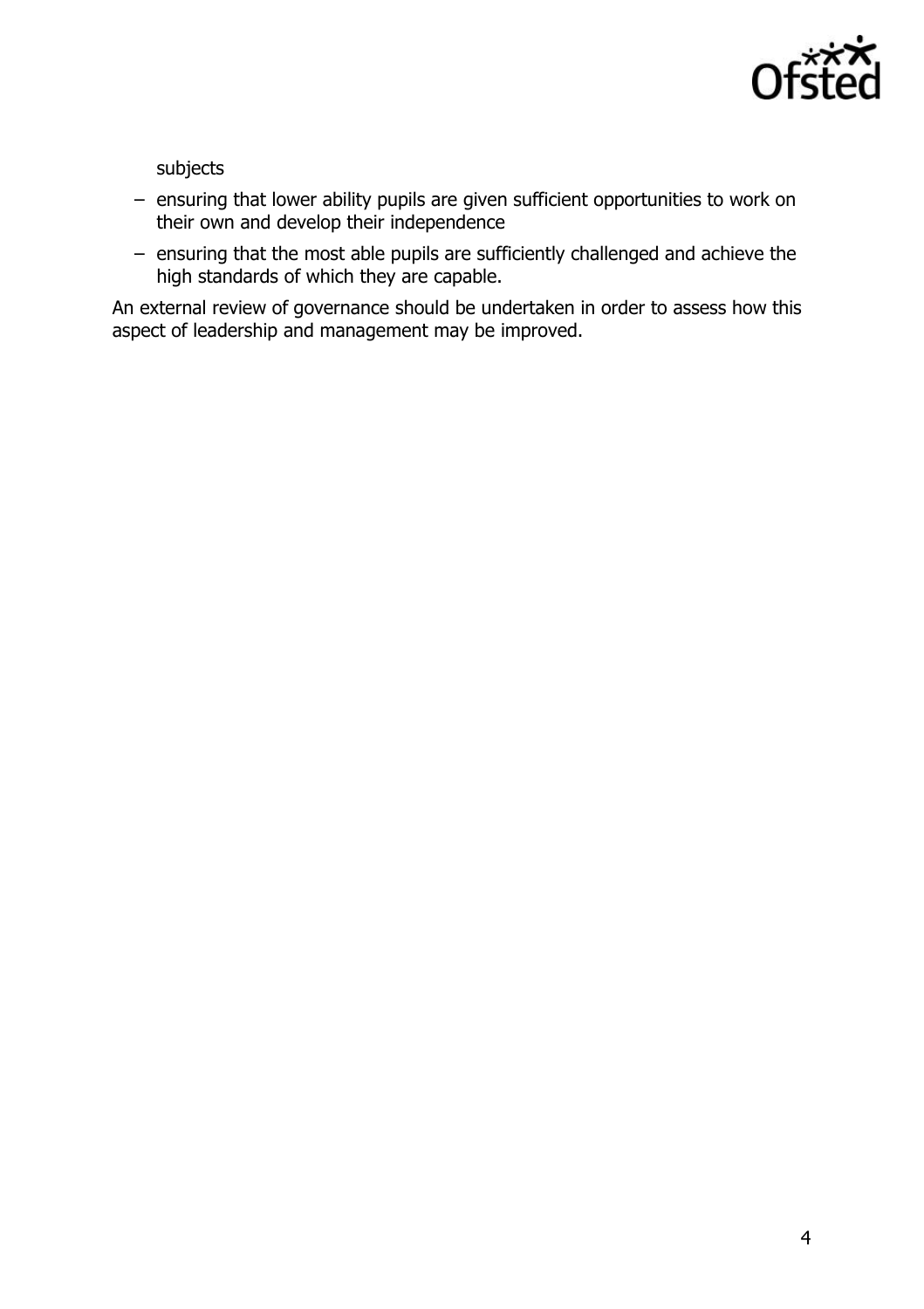

### **Report on the first monitoring inspection on 25 September 2018 to 26 September 2018**

# **Evidence**

The inspector observed the school's work, scrutinised documents and met with the executive headteacher, other school staff and four members of the governing body. Telephone conversations were held with the chair of the governing body and a representative of the local authority. The inspector spoke with several parents and took account of the 26 responses to Parent View, Ofsted's online survey, submitted this term.

# **Context**

Since the previous inspection, one teacher has returned from maternity leave. No other staff have joined or left the school. The executive headteacher is due to retire at the end of this term. Governors have appointed a successor to take up the post in January. At the time of the previous inspection, children in Reception Year were taught separately from older pupils. These children are now taught, in the mornings, alongside some pupils from Year 1.

Following the judgement that the school requires special measures, the Secretary of State issued the school with a directive academy order. This instructs the school to become a sponsored academy. This process has been delayed because a suitable sponsor has not been found.

## **The effectiveness of leadership and management**

The section 5 inspection identified two areas for improvement. The school has made little progress in addressing either of these. Leaders and teachers are working hard, but their efforts are not effective. In large part, this is because leaders still have an overly positive view of the quality of education. This has led to complacency. As a result, leaders' actions lack the sense of urgency required to bring about essential improvement.

The school's action plan is weak. It is not targeted towards addressing the issues identified in the previous inspection report. Leaders have set out the actions they will take to improve the quality of teaching. However, leaders are unclear about the actual difference they intend each action to make. The plan reflects this shortcoming. Leaders have not considered how they will check that the planned actions are being carried out, or how they will measure whether the actions are having the desired impact. Consequently, improvement is ad hoc, where it is happening at all. There is change in some elements of teaching, but leaders cannot determine whether it was what they intended, or whether it is happening quickly enough.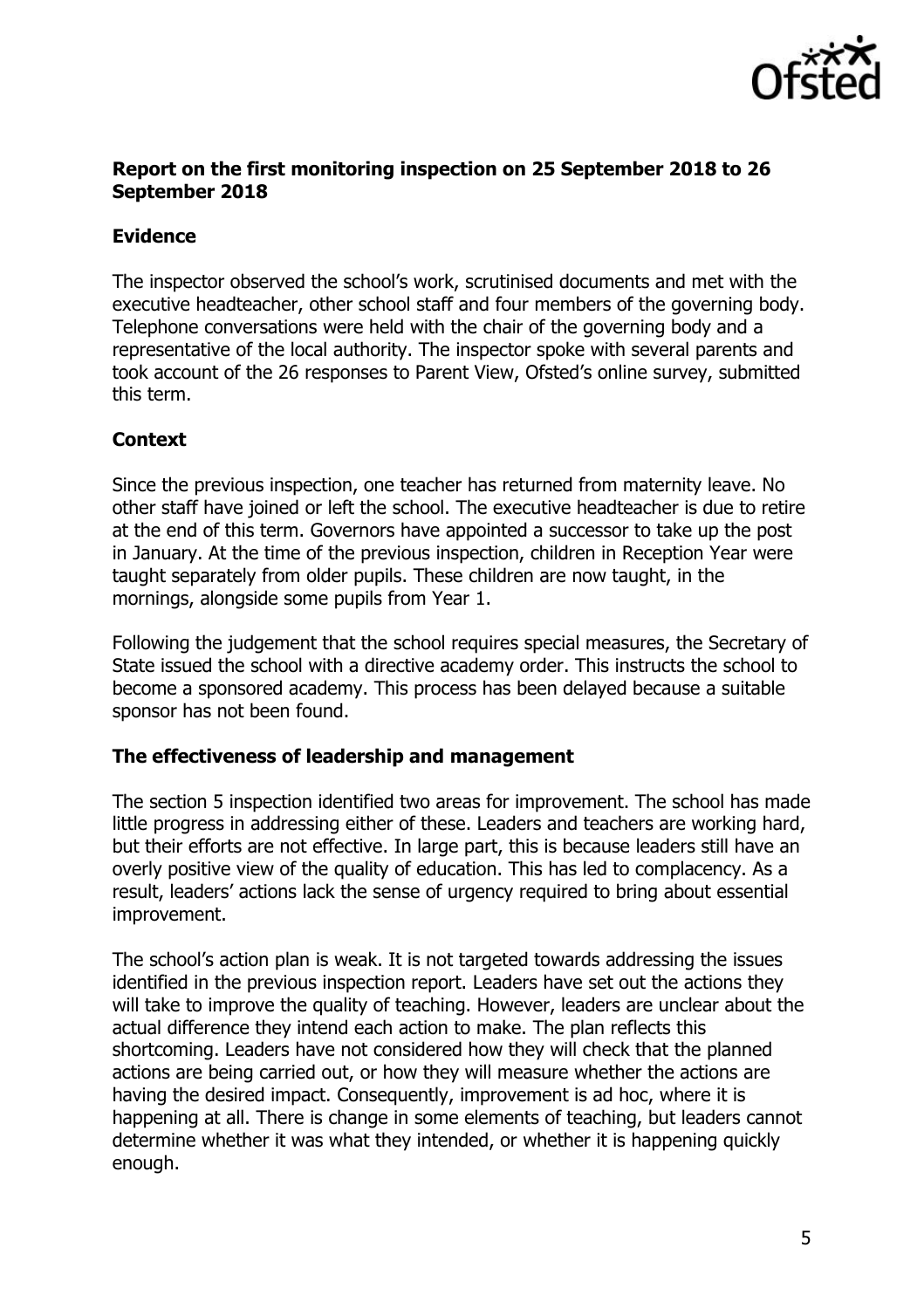

Leaders' view of the quality of education is too positive because their self-evaluation is based on superficial and unreliable evidence. For example, leaders' approach to checking the quality of teaching does not build a picture of what teaching is typically like. Leaders give teachers considerable notice of the date and time when they intend to observe lessons. They also tell teachers what they will be checking. As a result, teachers are able to tailor the lesson to show leaders what they want to see. Evidence of pupils' learning over time shows that leaders' perception of 'high' quality observed in these sessions is not replicated consistently.

Leaders have provided training to help teachers teach writing and mathematics more effectively. However, these actions have not made a big enough difference. This is because the training was too general. Leaders have not addressed the actual weaknesses in teaching noted at the previous inspection. Consequently, the failings persist, and the quality of teaching remains ineffective.

Teachers do not have a realistic view of how they need to improve. This is because leaders do not give accurate feedback to teachers on their practice. Leaders share general messages with teachers about what they have seen during lesson observations or through scrutiny of pupils' books. These messages convey too heavily the positive features. Leaders do not identify what is not working well enough. Consequently, teachers are unaware of how much more there is to do to improve the quality of their teaching. Therefore, while teachers are willing and hard-working, the weaknesses remain.

Leaders are beginning to use the information generated by the school's assessment system to check pupils' progress more closely. However, leaders do not use this information to identify and address gaps in pupils' knowledge. As a result, the system is not helping leaders to rectify underachievement.

Following the section 5 inspection, leaders modified the timetable to provide more time for teaching some subjects. A programme of training is under way to build teachers' knowledge of how to teach some aspects of the curriculum more effectively. As a result, pupils are beginning to make better progress across a wider range of subjects. For example, pupils' books show that they carry out more experiments in science. In doing so, they are learning to hypothesise, measure and record scientifically, and to draw conclusions and evaluate their findings.

At the previous inspection, the inspector found that some concerns about pupils' well-being had been noted by teachers but not recorded formally. No pupil had been placed at risk by this, but the inspector recommended that all concerns should be reported according to the school's policy. The procedure is now followed meticulously.

Governors say that they have accepted the judgement that the school requires special measures. They are taking positive steps towards becoming effective. For example, they have begun to implement the recommendations from the recent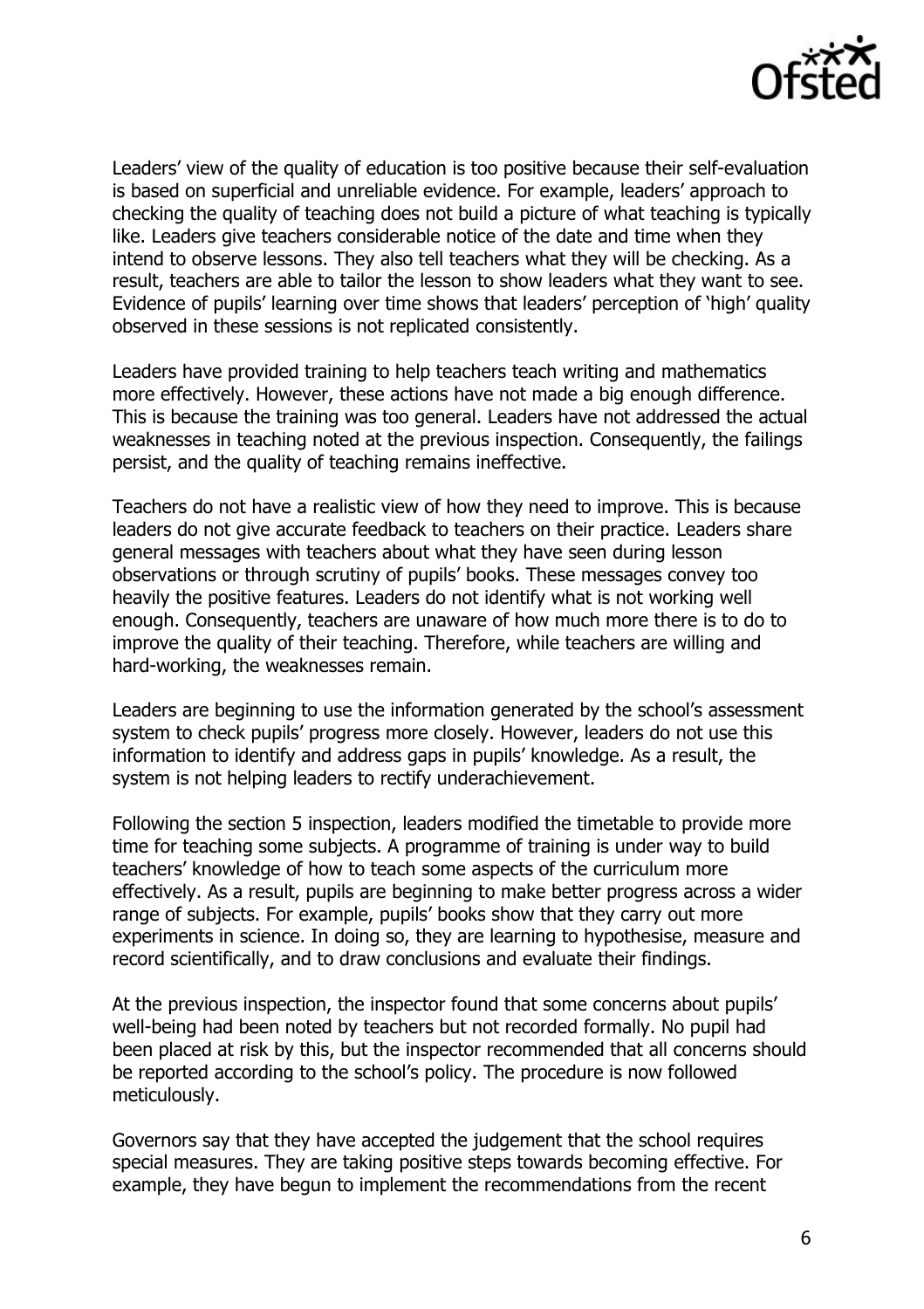

review of governance. Some members of the body bring relevant knowledge about school improvement. Governors are beginning to challenge leaders. They no longer accept everything without question. However, governors do not hold leaders to account for the impact of their actions. As a result, governance remains ineffective. It has not made a difference to the quality of education provided by the school. For example, governors accurately identified that the school's action plan was weak. They agreed a strategy with leaders to improve the plan. However, governors have not carried their idea through to completion. As a result, the plan remains flawed and the school is not improving.

Governors have tried to add capacity to leadership. To this end, the assistant headteacher now has more time away from teaching her class. However, this has not led to sufficient improvement in the quality of education. Governors have appointed a new executive headteacher from January. She will be responsible for running this school and one other. This is a risk. For this school to achieve rapid and sustainable improvement, those leading it will need to have knowledge of how to achieve the substantial turnaround that is necessary, demonstrate the skills needed to make it happen quickly, and be able to devote enough time to successfully implement the changes that are required.

Parents are concerned about the quality of leadership and management of the school. Fewer than half of those who completed the Parent View survey during the inspection feel that the school is well led and managed. Parents are frustrated at the current situation. Some lack confidence in the ability, and to some extent the will, of the governing body to take the actions needed. Parents appreciate the hard work of their children's teachers. They are grateful that teachers have ensured that, despite the weak quality of education, the school continues to be a happy place where their children feel safe and valued.

#### **Quality of teaching, learning and assessment**

Teachers work hard and are committed to improving their practice. They have tried to act on the advice they have received to date. However, the scope of the training has been too broad. As a result, the weaknesses in teaching identified at the previous inspection continue to hamper pupils' progress. Therefore, while the quality of teaching has improved in some ways, it remains ineffective overall.

Teachers are trying to make work more challenging. Their planning now takes greater account of what is appropriate for pupils' ages. However, teachers do not use what they know about pupils' prior knowledge to ensure that they set appropriately challenging tasks. In all classes, there are examples of work that is too easy for many pupils and too hard for some.

Teachers make sure that lessons include activities that are designed to challenge the most able pupils in particular. This is meeting with mixed success. One reason for this is that teachers do not know well enough what their pupils are capable of.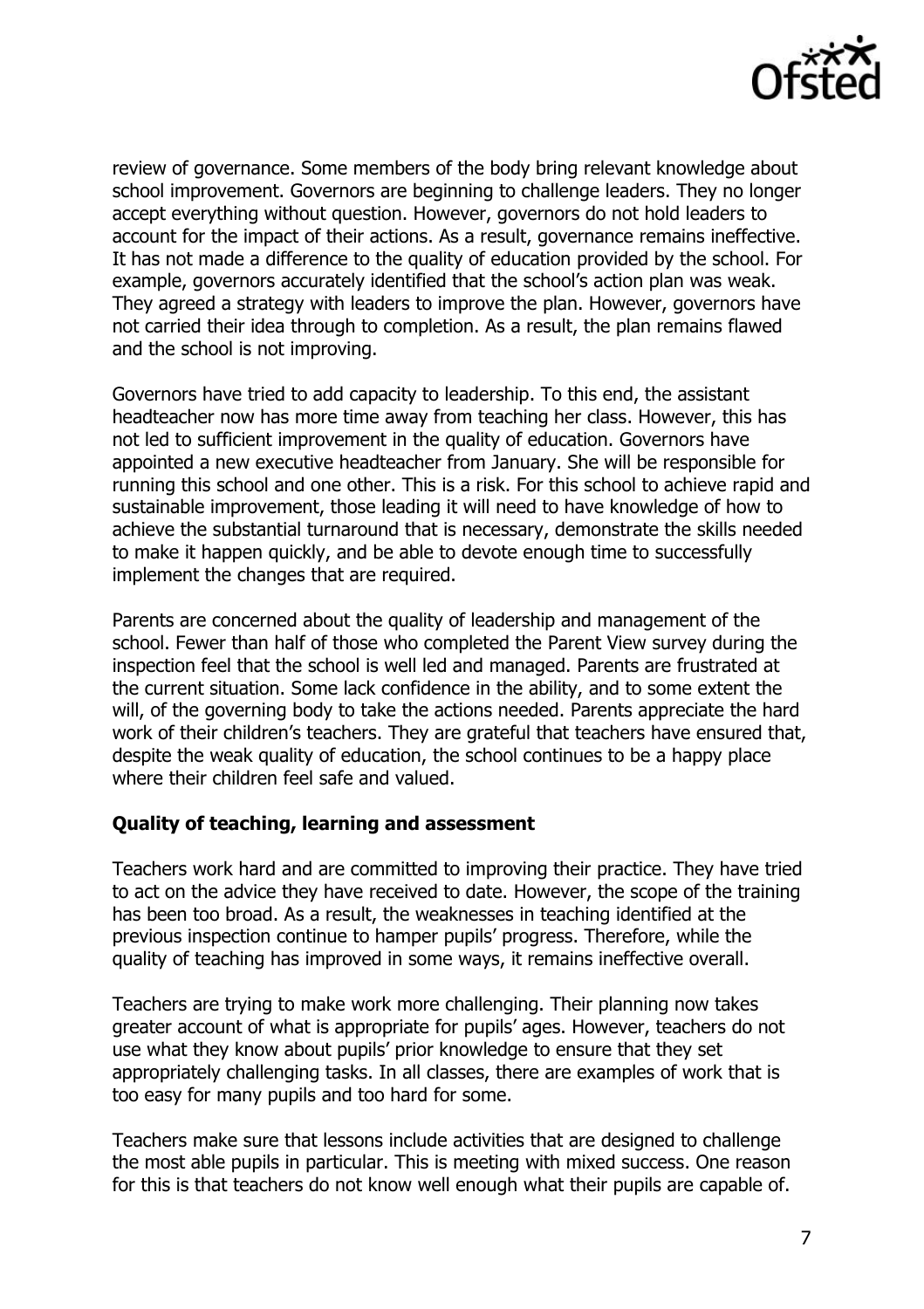

Often, teachers underestimate what pupils can already do. Consequently, they provide work that is too easy.

Similarly, in lessons, teachers do not act upon pupils' cues that they need harder work. In several instances during this inspection, pupils showed that they already understood what they were supposed to be learning. This happened in all classes in key stages 1 and 2. In each case, the teacher either did not notice that the pupil could already do the work or did not modify the pupil's task in the light of this realisation. Over time, such instances are limiting the progress these pupils make.

Teachers' questioning is improving. Teachers are more skilled at asking questions that test out pupils' knowledge. For example, questions often prompt pupils to explain how they reached an answer to a mathematical problem or to justify why they chose to write a sentence in a particular way. Teachers are less confident in using questions to deepen pupils' understanding beyond what is already known. When pupils struggle to explain their thinking, because they have bits of knowledge missing, teachers tend to move on to a new line of questioning, rather than unpick the pupil's misunderstanding.

Pupils' books show that teachers now pay greater attention to developing reading, writing and mathematical skills across a range of subjects. Teachers expect pupils to write equally well in all subjects, not just in English. However, pupils' work still contains too many basic errors to be of good quality.

Lower ability pupils benefit from the support they receive to complete their work. However, when they do not have an adult's help, many flounder. They remain too reliant on support.

#### **Personal development, behaviour and welfare**

Pupils are confident, happy learners. They rise well to a challenge when it is presented. They are, on the whole, very tolerant of the ineffective teaching they receive. Some find sensible ways of occupying themselves when the work is too easy, such as by reading a book. A few show their boredom by fidgeting or doodling on their work. This is an indication that they are not being taught well, rather than a reflection of their attitude to learning.

The school site is very small. Pupils cope well with moving around in such a restricted space. For example, they are sensible and considerate towards each other when lining up or passing each other between classrooms.

## **Outcomes for pupils**

Outcomes for pupils have been in decline for a long time. Year on year, pupils have not reached their potential. This means that the pupils who have been in the school longest have fallen furthest behind where they should be. Recent, slight,